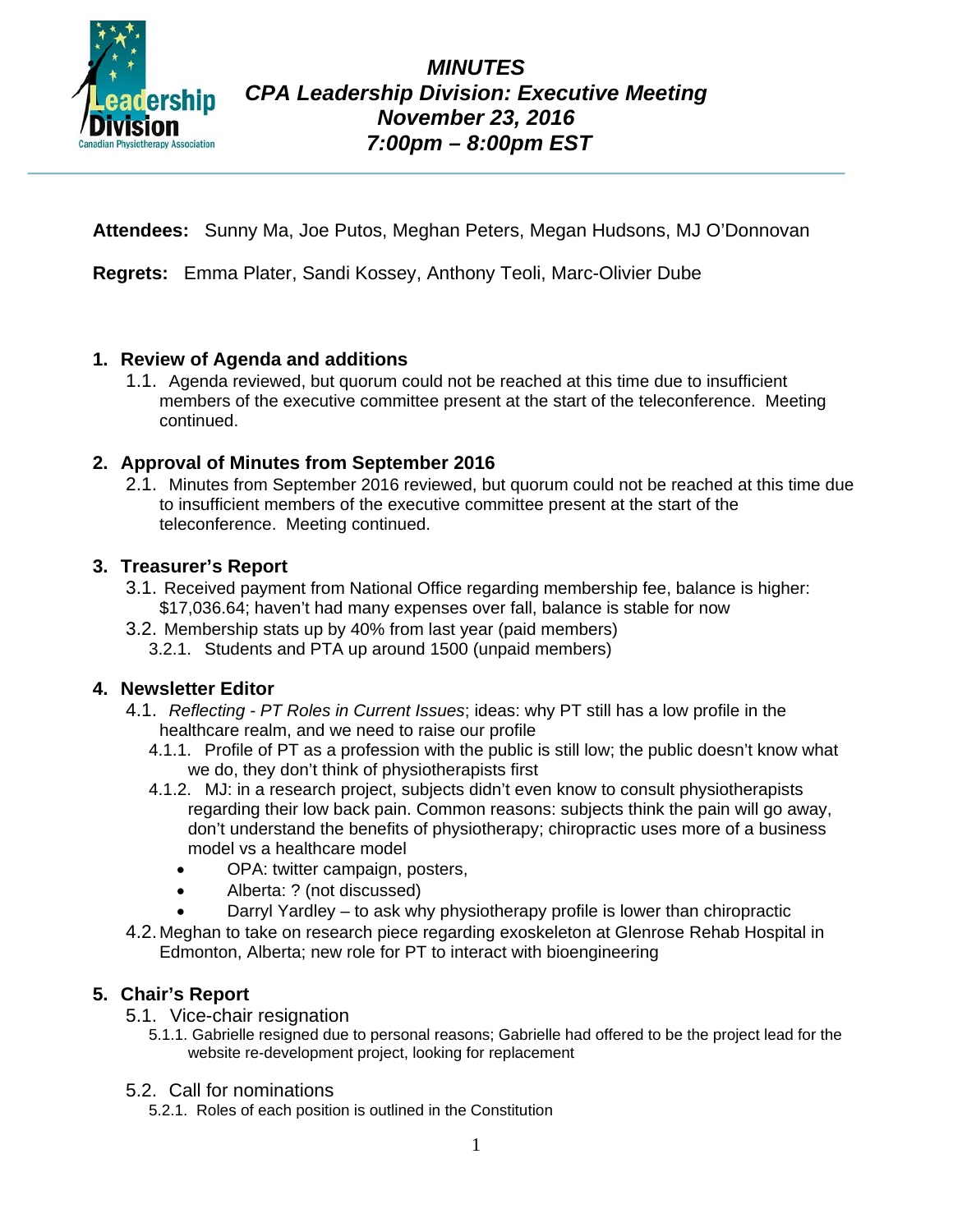

*MINUTES CPA Leadership Division: Executive Meeting November 23, 2016 7:00pm – 8:00pm EST*

5.2.2. ACTION ITEM: Joe to re-send the constitution to execs

- 5.3. Division Chair Committee activities 3 projects
	- 5.3.1. Division Chair Committee meets three times a year, has three projects going on:
		- Knowledge translation project
		- Six of the divisions decided they needed help with administrative stuff, e.g. taking registrations for courses, sending out meeting minutes…etc. CPA and DCC agreed would split the cost for a person based in Ottawa to help with administrative tasks of all the Divisions. They got a person, but the person resigned in May to take on another full-time position. Now they found a new person, but now CPA agreed they are going to have a team within Ottawa's office to support all the divisions. This would be a significant improvement over what was happening before.
			- 5.3.1..1. Two non-clinical divisions = Leadership and Private Practice Division, others are clinical divisions that represent national interest groups
		- Trish Parsons initiated Professional Development Pathway to represent a toolkit that every physiotherapist could use to look at where they are headed, if they're interested in research…etc, like a snakes and ladders game. Would show links to courses…etc
- 5.4. Physiotherapy Specialization Certification Board of Canada
	- 5.4.1. DCC has a rep on this board (Joe is the rep)
- 5.5.Quality PT Committee
	- 5.5.1. CPA has initiated a task force to define what is quality physiotherapy, to provide evidence when for example lobbying government groups
	- 5.5.2. CPA Strategic Plan:
		- Under the direction of Linda Woodhouse (president of CPA), CPA has a strategic plan; in the past, this strategic plan has been formulated by board of directors; this time, it will be a grassroots strategic plan, it will be different; will be year-long process, will be engaging and enabling physiotherapists across the country to create this strategic plan; Joe's job is to follow the time-frame and to make sure things happen according to plan
- 5.6. Leadership Forum
	- 5.6.1. Joe to be a rep on this committee to represent the leadership division, and Carol Damp Lowery has been asked to be one of two Leadership Division reps on the Leadership Forum Committee. Carol is considering the request. Jim Millard has confirmed to help Joe with the Forum.
- 5.7. Action plan: Meaghan to email Joe, then Joe to forward email to Mike Brennan to request for a list current projects to be posted on the CPA website; intention is to inform members, in case members have an interest and want to join in

#### **6. 2016 Project Teams**

- 6.1. PTAA Webinar
- 6.2. Website Re-vamp
- 6.3. Leadership Certification Curriculum
- 6.4. Membership Survey
- 6.5. Student Division Rep and Lead